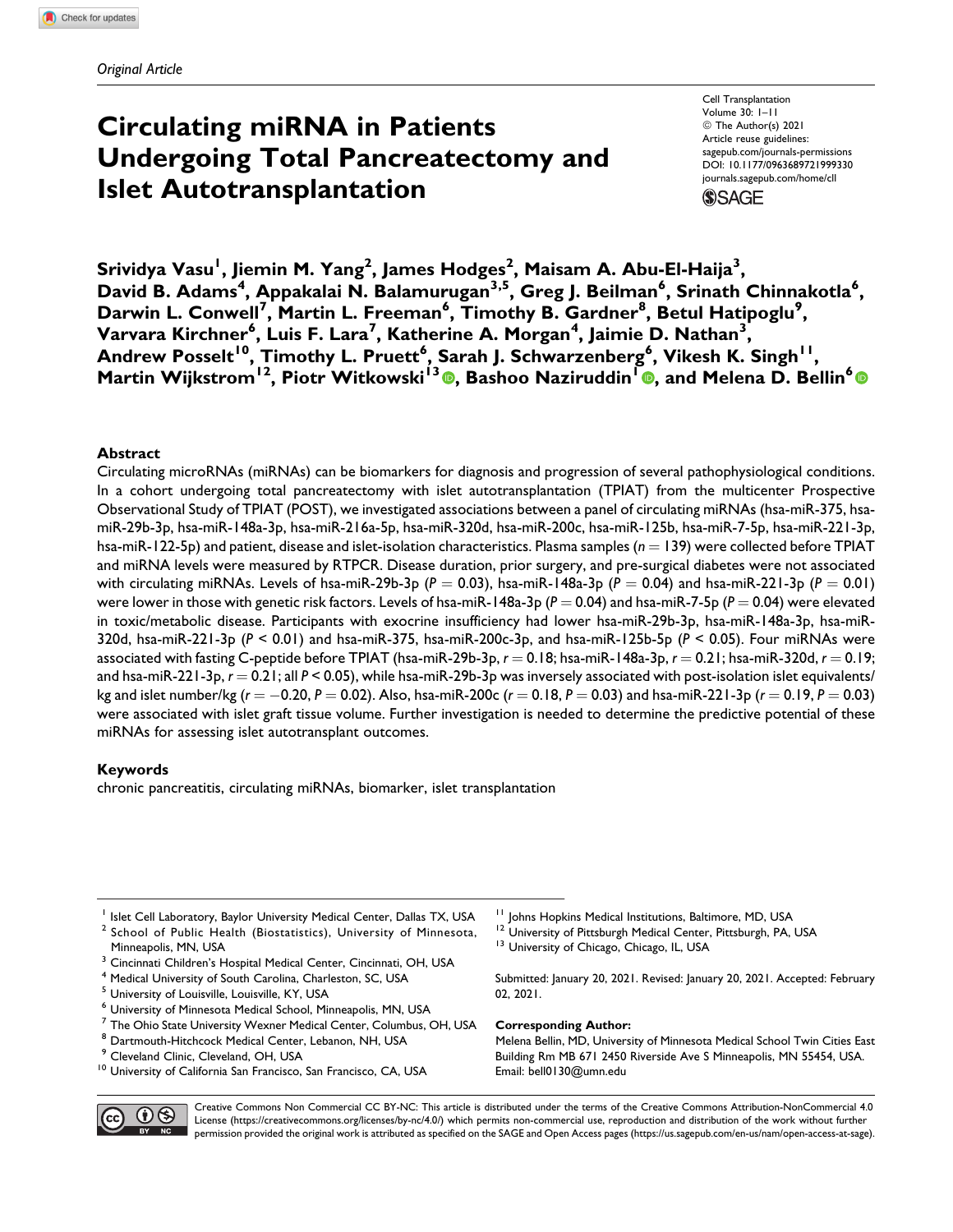### **Abbreviations**

2 *Cell Transplantation*

BMI, Body Mass Index; CFTR, Cystic Fibrosis Transmembrane Conductance Regulator; CP, Chronic Pancreatitis; CTRC, Chymotrypsin C; DCC, Data Coordinating center; EDTA, Ethylenediaminetetraacetic acid; ERCP, Endoscopic Retrograde Cholangiopancreatography; HbA1c, Hemoglobin A1c, glycosylated hemoglobin; IAT, Islet AutoTransplantation; IEQ, Islet Equivalents; IN, Islet Number; miRNA, microRNA; MS2 RNA, Bacteriophage MS2 Ribonucleic acid; POST, Prospective Observational Cohort Study of TPIAT; PRSS1, Human Cationic Trypsinogen; RAP, Recurrent Acute Pancreatitis; SPINK1, Serine protease inhibitor Kazal type 1; TIGAR-O, Toxic-metabolic, Idiopathic, Genetic, Autoimmune, Recurrent and severe acute pancreatitis, and Obstructive; TPIAT, Total Pancreatectomy with Islet AutoTransplantation

# **Introduction**

Total pancreatectomy with islet autotransplantation (TPIAT) is performed to treat chronic pancreatitis (CP) and recurrent acute pancreatitis (RAP), characterized by intractable pain, progressive inflammation and fibrosis of the pancreas $1-3$ . Eligible patients undergo TPIAT only after other interventions including medical management, endoscopic therapies or other surgical procedures have failed to alleviate pain and improve quality of life, and following a multidisciplinary evaluation<sup>2,4–6</sup>. Although increasingly offered at multiple institutions with varied success, there is no consensus on timing of surgery, criteria for patient selection, or definition of associated functional measures<sup>1,2</sup>. Optimal islet yield from an inflamed pancreas is an important factor determining islet graft function post-transplantation. Although current diagnostic practices (meal tolerance tests, hemoglobin A1c, fasting glucose, and C-peptide) provide a clear picture of glycemic control before surgery, they do not offer direct insight into extent or status of islet stress/damage. Thus, there is a need for simple biomarkers to assess disease progression, which could enhance timing of surgery, and predict islet isolation outcomes, to improve post-procedural functional measures $1,2$ .

Circulating miRNA biomarkers are attractive candidates to assess pancreatic and islet damage due to their stability in circulation (free form or packaged in extracellular vesicles called exosomes) and ease of detection using PCR technologies. Our recent literature review suggested that a panel of miRNAs in circulation might be useful in landscaping disease progression in diabetes<sup>7</sup>. Thus, miRNA signature panels focusing on inflammatory and metabolic states may be especially useful in understanding disease progression in CP.

Using Hi-Seq analysis and RT-PCR, we previously reported elevated levels of hsa-miR-375, hsa-miR-148a-3p, hsa-miR-29b-3p, hsa-miR-216a-5p, and hsa-miR-200c-3p in islet culture media and in circulation in patients undergoing TPIAT at a single center $8-11$ . Further comprehensive analysis of circulating miRNAs in CP patients before TPIAT surgery using small RNA sequencing revealed distinct circulating miRNA profiles in CP patients in comparison to healthy controls (data unpublished). In this cohort of 18 CP patients and 6 healthy controls, out of 804 miRNAs analyzed, 43 miRNAs were significantly expressed in comparison to healthy controls. Of these, we identified hsa-miR-375, hsa-miR-148a-3p, hsa-miR-221-3p, hsa-miR-122-5p,

hsa-miR-99b-5p, and let-7e-5p as readily detectible in plasma with existing technologies. In an independent study of CP patients, Xin and colleagues reported elevated levels of hsa-miR-221-3p in early CP and reduced levels of circulating hsa-miR-320d in late  $\mathbb{CP}^{12}$ . In two other independent CP studies, hsa-miR-148a-3p was also elevated, as was hsamiR-122-5p in a subset of patients<sup>12,13</sup>. Circulating miRNAs may also be elevated in other pancreatic conditions including severe acute pancreatitis episodes (hsa-miR-7-5p)<sup>14</sup> and pancreatic ductal adenocarcinoma (hsa-miR-125b-5p, hsa-miR- $200c-3p)^{13,15}$ .

The multicenter Prospective Observational Study in TPIAT (POST) presents an opportunity to explore these biomarkers using prospectively obtained samples in a larger and more diverse well-phenotyped cohort of patients with CP or RAP undergoing TPIAT across the United States. Based on our previous observations and these independent reports, we included miRNAs identified in conditions of islet stress and damage, miRNAs identified in CP and miRNAs identified in other pancreatic conditions (acute pancreatitis and pancreatic cancer) in this study. This panel consisting of 10 miRNAs (hsa-miR-375, hsa-miR-148a-3p, hsa-miR-29b-3p, hsa-miR-216a-5p, hsa-miR-200c-3p, hsa-miR-221-3p, hsa-miR-122- 5p, hsa-miR-320d, hsa-miR-125b-5p, and hsa-miR-7-5p) will provide an overall picture of circulating miRNAs in chronic pancreatitis. The main objective of our study was to study associations between circulating miRNA signatures and clinical measures of disease progression and islet autotransplantation outcomes.

# **Methods**

### *Study Design*

The POST study represents a multi-center consortium of 13 clinical institutions performing TPIAT in the United States and a data and coordinating center (DCC), formed to address research gaps in TPIAT, define predictive factors to determine timing of surgical intervention, determine patient and disease features associated with optimal pain and diabetes outcomes, and assess cost effectiveness of  $TPIAT^2$ . Patients of any age scheduled for TPIAT for an indication of CP or RAP were eligible for inclusion. The POST protocol was reviewed and approved by the institutional review board at each participating institution (Supplementary Table 1 gives IRB protocol numbers). Informed consent or parental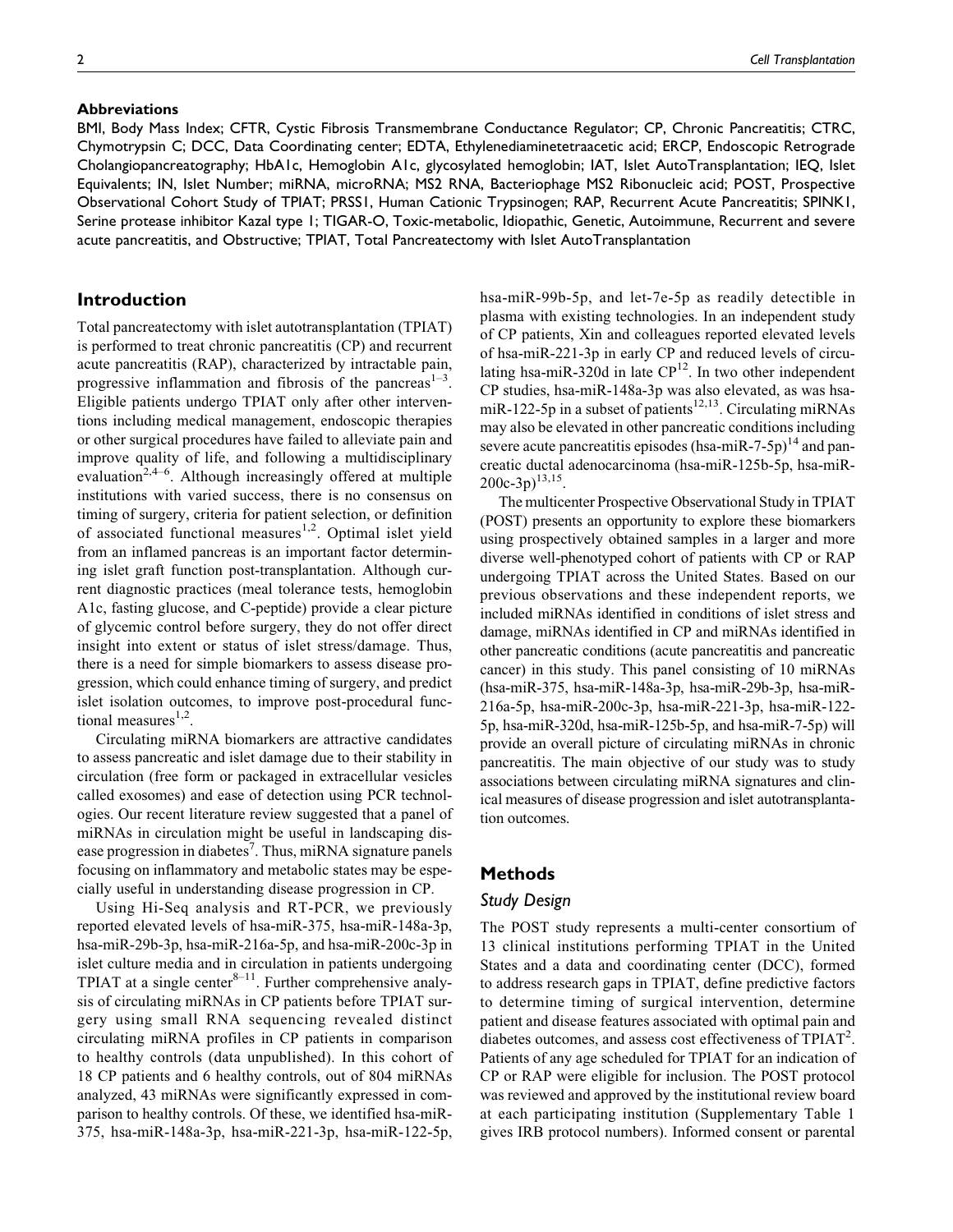consent and child assent were obtained from each study participant as indicated by institutional protocols.

The current study included participants  $[n = 139$ —pediatric (<18 years of age,  $n = 48$ ) and adult ( $\geq$ 18 years of age,  $n = 91$ )] of all ages, races, ethnicities and sexes, from 9 POST centers that had stored plasma aliquots obtained before surgery and had completed TPIAT surgery. Baseline data collected from medical records or participant interview included demographics, anthropometric measures, and disease clinical characteristics including disease etiology, disease duration, procedure history (ERCP history, celiac plexus block), surgical history, pre-existing diabetes mellitus (with islet function), and pancreatic exocrine insufficiency. Diagnosis of diabetes mellitus or pancreatic exocrine insufficiency were based on physician diagnosis at the treating center. Risk factors for pancreatitis, including genetic mutations, are abstracted from medical records data. Biorepository specimens are collected within a 90 day window before TPIAT surgery. The majority of specimens were collected immediately before surgery, with a median of 3 days (IQR 0, 5 days) between specimen collection and TPIAT. Fasting glucose, fasting C-peptide and hemoglobin A1c (HbA1c) levels were measured before TPIAT. Islet isolation results include islet mass expressed as islet equivalents (IEQ) or IEQ/kg, islet number (IN and IN/kg), and tissue volume. Plasma was collected in EDTA tubes, processed and aliquoted using the same standard operating procedures across sites, and stored frozen at  $-80^{\circ}$ C until analyses.

### *Circulating miRNA analysis*

The investigator was blinded to patient information and all samples were coded before miRNA analyses. Plasma miRNA was extracted using miRNeasy Serum/Plasma advanced kit (Qiagen, Germantown, MD, USA) following the manufacturer's instructions. Briefly, plasma samples were stabilized using MS2 RNA (bacteriophage MS2, Millipore Sigma, St. Louis, MO, USA) and an exogenous spike-in control, Unisp6 (Qiagen, Germantown, MD, USA). Following lysis, plasma proteins were precipitated and centrifuged to remove debris. After isopropanol precipitation, nucleic acids were bound to spin-column and washed thrice, using series of ethanol solutions, and miRNA was eluted in nuclease free water containing RNAse inhibitor. Then miRNA  $(2 \mu$ l/sample) was converted to cDNA using the miRCURY LNA RT kit (Qiagen, Germantown, MD, USA) following the manufacturer's instructions. Quantitative real-time qPCR was performed using the commercially available miR-CURY LNA miRNA PCR assay system. Absolute quantification of miRNAs was performed using an miRNA standard curve (miRCURY LNA miRNA mimics, Qiagen, Germantown, MD, USA). We used UniSp6 cycle threshold values,  $18 \pm 0.2$ , as within acceptable range for inclusion in the analysis. In all assays, we did not exclude any sample from analysis as all data fell within this acceptable range. All samples were analyzed in triplicate, with cDNA dilution at 1:40.

Statistical analysis: All analyses were done using the R system (v.  $4.0.1$ )<sup>16</sup>. A very small number of measurements were below the limit of detection; these were inputed as 0.9 times the lowest measurement of the same miRNA measure. Preliminary analyses found that the miRNA measures had distributions skewed to the right (i.e., had a long upper tail); the Box-Cox procedure suggested analyzing their logarithms, so all analyses use the common log (log to base 10) of the miRNA measures.

Two-sample t-tests were used to estimate and test the association of log10miRNA levels with binary characteristics (e.g., pre-operative exocrine insufficiency), and simple linear regression was used to estimate and test the association of  $log_{10}$ miRNA levels with measures on continuous scales (e.g., C-peptide or islet-yield measures). Plots of the latter associations describe the association using a scatterplot smoother (R package ggplot2, v.  $3.3.1^{17}$ , functions geom\_ smooth() and geom\_point() with default settings). Effect sizes (ESs) for t-tests are described as differences between groups, while effect sizes for regressions are described using Pearson's correlation (r).

### **Results**

### *Preoperative Patient Characteristics*

Preoperative patient characteristics are in Table 1. The indication for proceeding to TPIAT, as determined by the surgical center, was CP in  $67$  (48%), RAP in 25 (18%), and both in 47 (34%) participants, with an average disease duration of 6.8 years. Table 1 summarizes risk factors for pancreatitis, with genetic risk factors being common in this cohort (77% of participants). Genetic risk factors included PRSS1 (31.8%), SPINK1 (21.5%), CFTR (37.4%), and CTRC  $(8.4\%)$ . In this study population, 18 patients  $(13\%)$  had diabetes before TPIAT while 47 (34%) had diagnosed pancreatic exocrine insufficiency. The average HbA1c, fasting glucose and fasting C-peptide levels were 5.7%, 98.6 mg/ dl and 1.96 ng/ml, respectively. After islet isolation, the average tissue volume of islet cell products was 8.9 ml, with islet yields at an average of 3896 IEQ/kg (median 2995 IEQ/ kg; IQR 2018 to 4995).

# *Association of Circulating miRNAs with Patient Characteristics*

Of the 10 miRNAs analyzed, hsa-miR-221-3p exhibited a significant association with age ( $r = 0.18$ ,  $P = 0.03$ ) and hsamiR-148a-3p was associated with BMI ( $r = 0.18$ ,  $P = 0.04$ ) in the entire study cohort. Dividing the cohort into age groups (pediatric  $($  <18 years of age) vs adult  $($   $\geq$  18 years of age), hsa-miR-148a-3p ( $P = 0.03$ , effect size (ES) = adult average minus pediatric average 0.17, standard error [SE] 0.08), hsa-miR-200c-3p ( $P = 0.02$ , ES 0.20 SE 0.09) and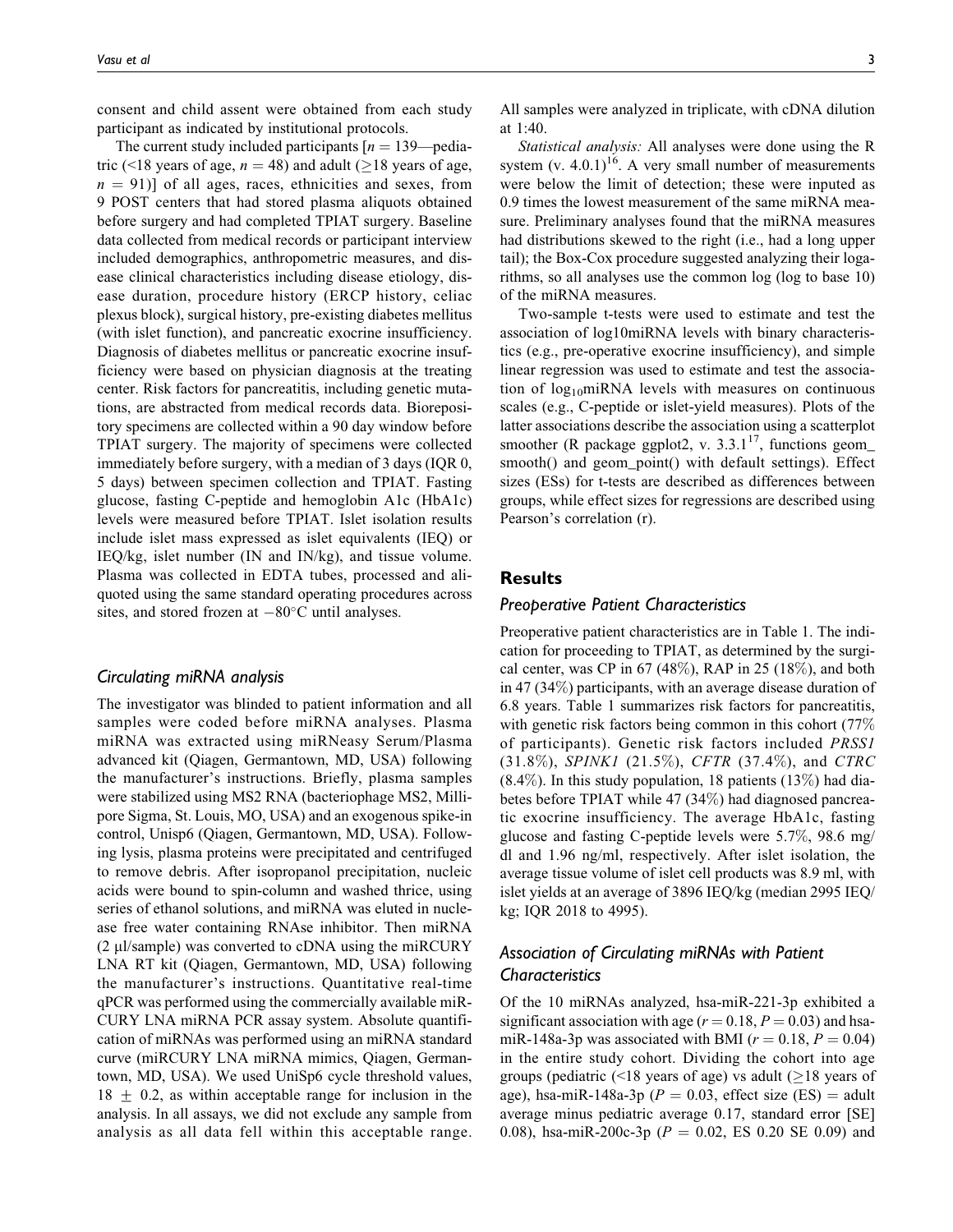| Table 1. Pre-Operative Patient Characteristics. |  |
|-------------------------------------------------|--|
|-------------------------------------------------|--|

|                                | Overall                            |
|--------------------------------|------------------------------------|
| Clinical parameter             | $(n = 139)$ —Average (SD) or n (%) |
| <b>Patient characteristics</b> |                                    |
| Age (years)                    | 30.2 (17.7)                        |
| <b>BMI</b>                     | 24.1 (5.9)                         |
| Female sex                     | 85 (61.6%)                         |
| Disease duration (years)       | 6.8(6.7)                           |
| Indication(s) for surgery      |                                    |
| Recurrent acute                | 72 (51.8%)                         |
| pancreatitis                   |                                    |
| Chronic pancreatitis           | 114 (82.0%)                        |
| <b>Risk factors for CP</b>     |                                    |
| Toxic/metabolic                | 22 (15.8%)—medications 1 (4.5%);   |
|                                | alcohol 18 (81.8%); hyperlipidemia |
|                                | 8 (36.4%); other 1 (4.5%)          |
| Idiopathic disease             | 14 (10.1%)                         |
| Genetic                        | 107 (77.0%)                        |
| Autoimmune pancreatitis        | 3 (2.2%)                           |
| Recurrent or severe acute      | 103 (74.1%)                        |
| pancreatitis                   |                                    |
| Obstructive                    | 37 (26.6%) – divisum 31 (83.8%);   |
|                                | sphincter of oddi dysfunction      |
|                                | 7 (18.9%); other 1 (2.7%)          |
| <b>Treatment history</b>       |                                    |
| ERCP                           | 104 (74.8%)                        |
| Celiac plexus block            | 37 (26.6%)                         |
| Cholecystectomy                | 72 (51.8%)                         |
| Other CP surgery               | 18 (12.9%)                         |
| <b>Clinical history</b>        |                                    |
| <b>Diabetes</b>                | 18 (12.9%)                         |
| Pancreatic exocrine            | 47 (33.8%)                         |
| insufficiency                  |                                    |
| HbAIc(%)                       | 5.71 (1.22)                        |
| Fasting glucose (mg/dl)        | 98.6 (28.0)                        |
| Fasting C-peptide (ng/ml)      | 1.96 (1.50)                        |
| Islet isolation outcomes       |                                    |
| Tissue volume (ml)             | 8.90 (8.20)                        |
| IEQ/kg (median (quartiles))    | 2995 (2018: 4995)                  |
| IN/kg (median (quartiles))     | 3758 (1939: 6454)                  |

BMI, body mass index; HbA1c, glycated hemoglobin; IEQ, islet equivalents; IN, islet number.

hsa-miR-221-3p ( $P = 0.009$ , ES 0.23 SE 0.09) were significantly elevated in adults compared to pediatric patients (Fig. 1A-C). Disease duration, symptoms, history of surgery and type of pancreatitis (recurrent acute or chronic) were not significantly associated with circulating miRNA levels.

# *Association of Circulating miRNAs with Pancreatitis Risk Factors and Disease Complications (Diabetes and Exocrine Insufficiency)*

We tested whether miRNA biomarkers were associated with these pancreatitis risk factors (1) toxic/metabolic disease; (2) pancreatitis-predisposing genetic mutations; and (3) obstructive disease. In these analyses, hsa-miR-148a-3p ( $P = 0.04$ ,  $ES = average of those with toxic etiology minus average of$ those not having toxic etiology  $= 0.22$  SE 0.11, Fig. 1D) and hsa-miR-7-5p ( $P = 0.04$ , ES 0.20 SE 0.10, Fig. 1E) were elevated significantly in patients with pancreatitis having toxic etiologies compared to patients without such an etiology. Also, hsa-miR-29b-3p ( $P = 0.03$ , ES = average of those with genetic etiology minus average of those not having genetic etiology  $= -0.23$  SE 0.10, Fig. 1F), hsa-miR-148a-3p ( $P = 0.04$ , ES  $-0.19$  SE 0.09, Fig. 1G) and hsamiR-221-3p ( $P = 0.01$ , ES  $-0.26$  SE 0.10, Fig. 1H) were lower in patients with genetic versus non-genetic etiology. Circulating miRNAs were not associated with obstructive disease or pre-existing diabetes (data not shown). Compared to patients with preserved exocrine function, patients with exocrine insufficiency had lower levels of hsa-miR-375  $(P = 0.03, ES = average of those with exocrine insufficiency$ minus average of those who are exocrine-sufficient  $-0.14$ SE 0.06, Fig. 2A), hsa-miR-29b-3p ( $P = 0.006$ , ES  $-0.25$ SE 0.09, Fig. 2B), hsa-miR-148a-3p ( $P = 0.007$ , ES  $-0.22$  SE 0.08, Fig. 2C), hsa-miR-320d ( $P = 0.003$ , ES  $-0.19$  SE 0.06, Fig. 2D), hsa-miR-200c-3p ( $P = 0.02$ , ES -0.21 SE 0.09, Fig. 2E), hsa-miR-125b-5p ( $P = 0.02$ , ES  $-0.13$ ) SE 0.06, Fig. 2F), and hsa-miR-221-3p ( $P = 0.005$ , ES  $-0.25$ SE 0.09, Fig. 2G).

# *Association of Circulating miRNAs with Glycemic Measures Before TPIAT*

Circulating miRNAs were not associated with HbA1c and fasting glucose levels (Table 2). However, hsa-miR-29b-3p  $(r = 0.18, P = 0.03, Fig. 3A),$  hsa-miR-148a-3p  $(r = 0.21,$  $P = 0.01$ , Fig. 3B), hsa-miR-320d ( $r = 0.19$ ,  $P = 0.03$ , Fig. 3C), and hsa-miR-221-3p ( $r = 0.21$ ,  $P = 0.02$ , Fig. 3D) were significantly associated with fasting C-peptide levels (Table 3).

# *Association of Circulating miRNAs with Islet Isolation Outcomes*

Circulating miRNAs were not associated with total islet yield (IEQ, IN) (Table 3). However, hsa-miR-29b-3p was inversely associated with islet yield/kg body weight (IEQ/kg and IN/kg)  $(r = -0.20, P = 0.02,$  Table 3, Fig. 4A, B) and hsamiR-216a-5p was inversely associated with IEQ/kg ( $r =$  $-0.18$ ,  $P = 0.03$ ) but not with IN/kg. Circulating hsa-miR-200c-3p ( $r = 0.18$ ,  $P = 0.03$ , Fig. 4C) and hsa-miR-221-3p  $(r = 0.19, P = 0.03, Fig. 4D)$  levels were associated with post isolation tissue volume, a measure that reflects both islet mass and exocrine tissue contamination of the islet product.

# **Discussion**

Patients with CP are considered for TPIAT when other interventions have failed to alleviate persistent pain and improve quality of life. While total pancreatectomy improves chronic pain and opioid dependence, islet autotransplantation is important to prevent brittle diabetes after surgery<sup>2,18,19</sup>. One challenge in achieving optimal islet function is inability to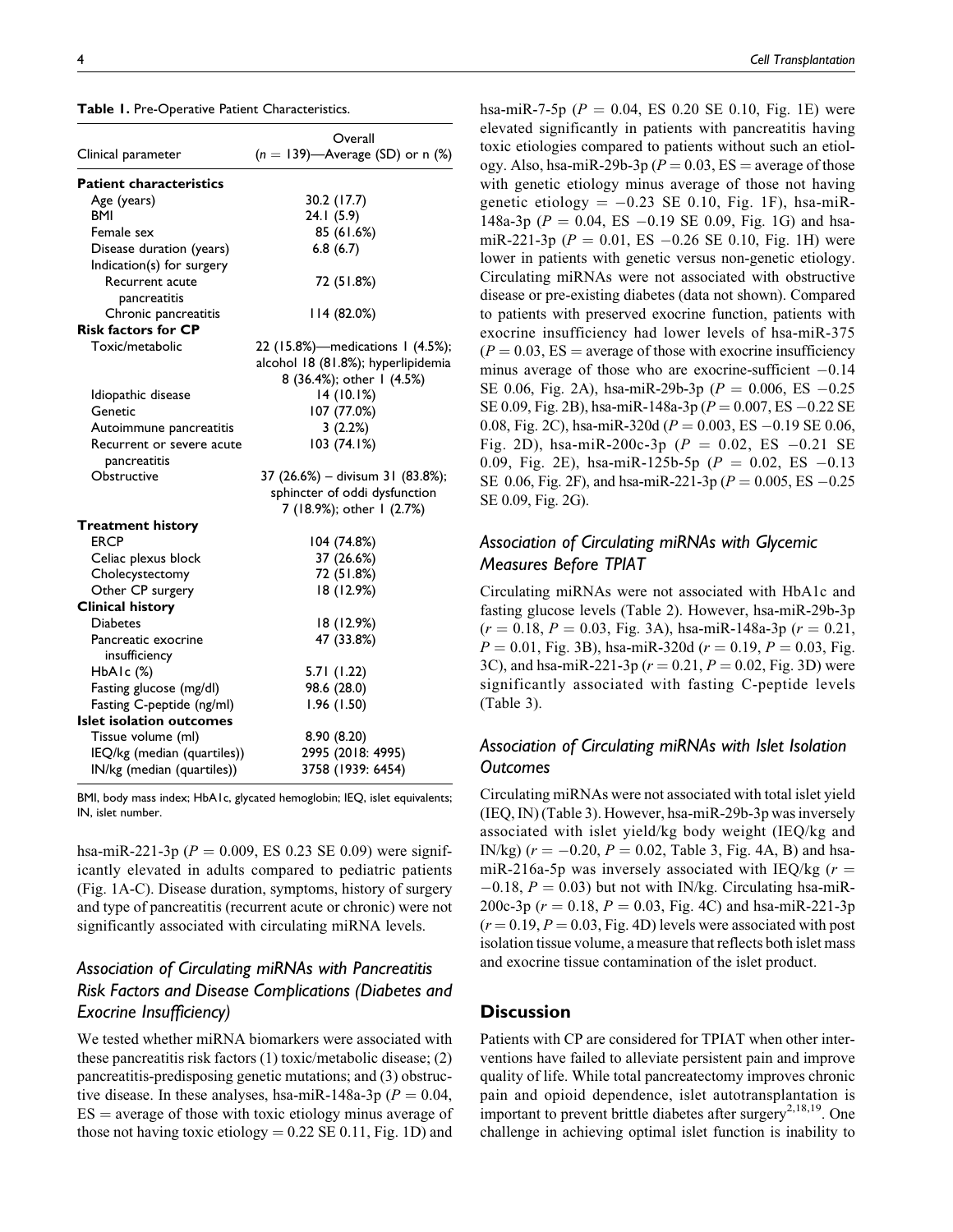

**Figure 1. Association of circulating miRNAs with age and etiology:** Box-and-whisker plots (median, box from 25th to 75th percentile, and "whiskers," marking the most extreme data point that is no more than 1.5 times the interquartile range (IQR) away from the box) showing levels of circulating miRNAs ( $log_{10}$ ) in age (<18 years (*n* = 48) and >18 years (*n* = 91)) and etiology (toxic (*n* = 117) or genetic ( $n = 32$ )) groups. Age—(A) log(hsa-miR-148a-3p), (B) log(hsa-miR-200c-3p), and (C) log(hsa-miR-221-3p). Toxic pancreatitis—(D) log(hsa-miR-148a-3p) and (E) log (hsa-miR-7-5p). Genetic pancreatitis—(F) log(hsa-miR-29b-3p), (G) log(hsa-miR-148a-3p), and (H) log(hsamiR-221-3p). \**P* < 0.05 and \*\**P* < 0.01 compared to respective controls (<18 years of age, non-toxic or non-genetic pancreatitis).

predict disease stage and islet isolation outcomes before TPIAT. In the POST study, in addition to studying associations of patient and disease characteristics with favorable pain and health-related quality of life outcomes<sup>2</sup>, we aimed to identify distinctive molecular signatures of pancreatic damage, especially islet cell stress and damage, before surgery. The present study, using a cohort of 139 patients recruited across 9 institutions, highlights the associations of specific circulating miRNAs with patient, disease and islet isolation outcomes in CP and RAP patients undergoing TPIAT (Table 4).

We selected miRNA biomarkers based on our prior work and external data suggesting tissue specificity for islet or pancreas tissue and correlation with islet or acinar damage or stress (Table 4). Compared to pediatric patients, circulating hsa-miR-148a-3p, hsa-miR-200c-3p, and hsamiR-221-3p were significantly higher in adults. Of these, hsa-miR-148a-3p exhibited a significant positive association with BMI while others showed a non-significant trend toward positive association with BMI. In those with genetic risk factors for pancreatitis, circulating levels of hsa-miR-29b-3p, hsa-miR-148a-3p, and hsa-miR-221-3p were significantly lower compared to patients with nongenetic pancreatitis; conversely, patients with toxic/metabolic disease had elevated levels of hsa-miR-148a-3p and hsa-miR-7-5p, strikingly opposite compared to patients with genetic pancreatitis. Our observation of elevated hsa-miR-7-5p levels in toxic/metabolic disease is particularly significant because of similar observations in an independent study of patients with severe acute pancreatitis<sup>14</sup>. We could not determine whether the differences in circulating miRNA levels in pediatric and adult patients are due to age or etiology because all of our pediatric patients had at least one genetic risk factor for pancreatitis.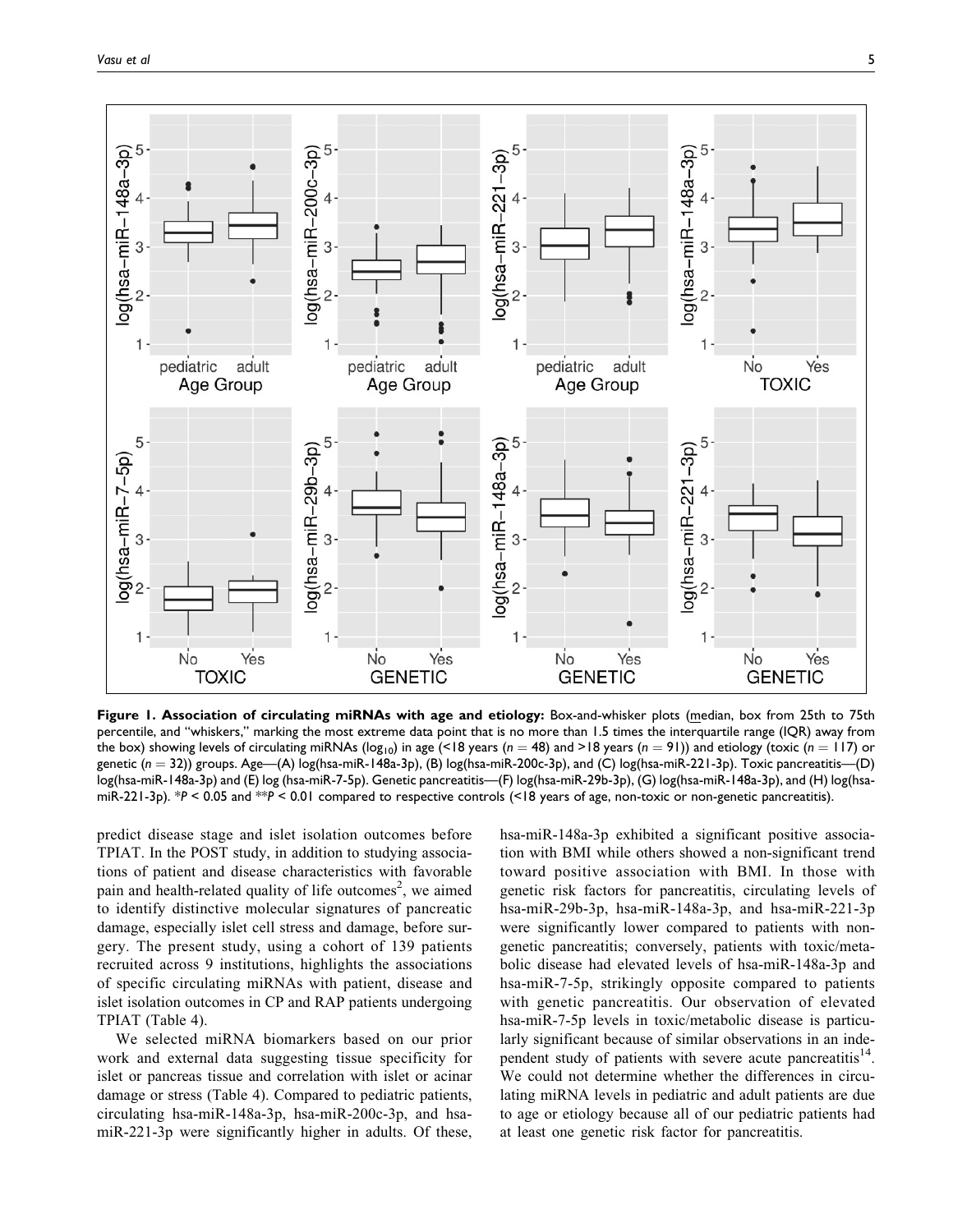

**Figure 2. Association of circulating miRNAs with pancreatic exocrine insufficiency**: Box plots-and-whisker (median, box from 25th to 75th percentile, "whiskers," defined in the caption to Fig. 1) showing levels of circulating miRNAs ( $log_{10}$ ) in pancreatic exocrine sufficient (*n* = 92) and insufficient (*n* = 47) groups. (A) log(hsa-miR-375), (B) log(hsa-miR-29b-3p), (C) log(hsa-miR-148a-3p), (D) log(hsamiR-320d), (E) log(hsa-miR-200c-3p), (F) log(hsa-miR-125b-5p), and (G) log(hsa-miR-221-3p). \**P* < 0.05 and \*\**P* < 0.01 compared to exocrine sufficient group.

**Table 2.** Association of Circulating miRNAs with Preoperative Metabolic Measures.

|                 | $HbA1c$ $(\%)$ |      |      | Glucose (mg/dl) | C-peptide (ng/ml) |      |  |
|-----------------|----------------|------|------|-----------------|-------------------|------|--|
| Log(miRNA)      | R<br>Þ         |      | R    | Þ               | r                 | Þ    |  |
| hsa-miR-375     | 0.02           | 0.79 | 0.09 | 0.27            | $-0.01$           | 0.94 |  |
| hsa-miR-29b-3p  | $-0.02$ 0.81   |      | 0.00 | 0.98            | 0.18              | 0.03 |  |
| hsa-miR-148a-3p | $-0.02$ 0.81   |      | 0.06 | 0.46            | 0.21              | 0.01 |  |
| hsa-miR-216a-5p | 0.07           | 0.45 | 0.09 | 0.32            | 0.02              | 0.82 |  |
| hsa-miR-320d    | $-0.04$        | 0.65 | 0.00 | 0.97            | 0.19              | 0.03 |  |
| hsa-miR-200c    | $-0.01$        | 0.91 | 0.12 | 0.17            | 0.13              | 0.12 |  |
| hsa-miR-125b    | 0.04           | 0.63 | 0.12 | 0.15            | 0.10              | 0.24 |  |
| hsa-miR-7-5p    | 0.07           | 0.43 | 0.14 | 0.10            | 0.13              | 0.12 |  |
| hsa-miR-122-5p  | $-0.03$        | 0.77 | 0.06 | 0.50            | 0.02              | 0.78 |  |
| hsa-miR-221-3p  | $-0.04$        | 0.65 | 0.09 | 0.32            | 0.21              | 0.02 |  |

HbA1c, glycosylated hemoglobin; r, Pearson's correlation; *P* < 0.05 is denoted by bold underlined text.

Patients with exocrine insufficiency showed a striking pattern of reduced levels of multiple circulating miRNAs (except hsa-miR-216a-5p, hsa-miR-7-5p, and hsa-miR-122-5p) compared to patients without diagnosed exocrine insufficiency. In a cohort of patients with late stage CP (with exocrine insufficiency), levels of circulating hsamiR-320a-d and hsa-miR-221-3p were reduced compared to patients with early stage CP (without exocrine insufficiency)<sup>12</sup>. Together with our current study, these observations suggest that severity of disease leading to exocrine insufficiency and possibly reduced pancreatic tissue volume may reduce pancreatic miRNA content for release into circulation. This hypothesis should be validated in future studies using pancreatic tissue biopsies procured during TPIAT.

One of the most important factors determining islet graft function in patients after TPIAT procedure is the mass of transplanted islets<sup>19,23</sup>. Currently, status of endocrine cell stress/damage and islet isolation outcomes generally cannot be predicted before surgery, necessitating research into predictive tools. In our cohort, circulating miRNAs were not associated with HbA1c  $(\%)$  or fasting blood glucose levels before surgery. However, circulating hsa-miR-29b-3p, hsamiR-148a-3p, hsa-miR-320d, and hsa-miR-221-3p were associated with fasting C-peptide levels before TPIAT. C-peptide levels are a marker of residual beta cell mass and decrease with advanced chronic pancreatitis<sup>24</sup>. In contrast, elevated fasting C-peptide level in a non-diabetic individual indicates insulin resistance. Previous metabolic and epidemiologic studies for diabetes risk in CP suggest that insulin resistance is a factor in the pathogenesis of pancreatogenic DM<sup>25,26</sup>. Thus we hypothesize that in patients with CP or RAP who are also insulin resistant (and thus have higher fasting C-peptide), elevated pancreatic islet miRNA levels are a marker for metabolic islet stress.

This is in line with other reports of elevated levels of these miRNAs in non-diabetic autoantibody positive, pre-diabetic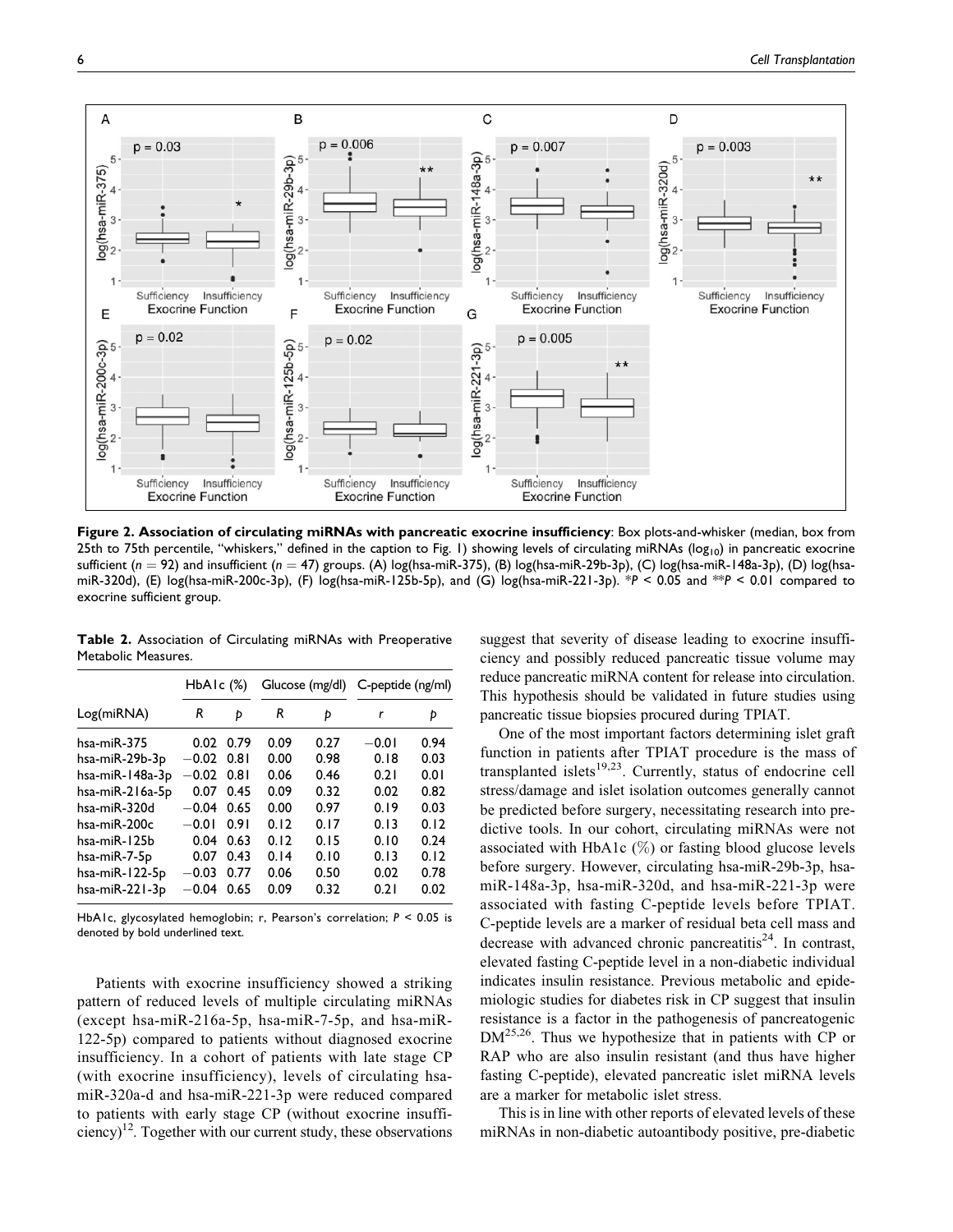

**Figure 3. Association of circulating miRNAs with fasting C-peptide (ng/ml):** Scatter plots of (A) log(hsa-miR-29b-3p), (B) log(hsamiR-148a-3p), (C) log(hsa-miR-320d), and (D) log(hsa-miR-221-3p) with fasting C-peptide (ng/ml) with a scatterplot smooth (solid line) to describe the association.

|  | Table 3. Association of Circulating miRNAs with Islet Isolation Outcomes. |  |
|--|---------------------------------------------------------------------------|--|
|--|---------------------------------------------------------------------------|--|

|                       | Tissue volume |      | Islet equivalents |      | Islet number |      | Islet equivalents/Kg |      | Islet number/Kg |      |
|-----------------------|---------------|------|-------------------|------|--------------|------|----------------------|------|-----------------|------|
| Log(miRNA)            | R             | Þ    |                   | Þ    |              | P    |                      | P    |                 | D    |
| $hsa$ -mi $R-375$     | $-0.01$       | 0.91 | $-0.09$           | 0.27 | $-0.12$      | 0.18 | $-0.15$              | 0.07 | $-0.08$         | 0.33 |
| hsa-miR-29b-3p        | 0.03          | 0.76 | $-0.10$           | 0.27 | $-0.12$      | 0.18 | $-0.20$              | 0.02 | $-0.20$         | 0.02 |
| hsa-miR-148a-3p       | 0.15          | 0.07 | 0.03              | 0.76 | 0.05         | 0.59 | $-0.14$              | 0.11 | $-0.13$         | 0.12 |
| $hsa$ -mi $R-216a-5p$ | $-0.08$       | 0.38 | $-0.14$           | 0.10 | $-0.13$      | 0.13 | $-0.18$              | 0.03 | $-0.09$         | 0.29 |
| hsa-miR-320d          | 0.16          | 0.06 | 0.06              | 0.45 | 0.08         | 0.35 | $-0.08$              | 0.37 | $-0.03$         | 0.70 |
| hsa-miR-200c-3p       | 0.18          | 0.03 | 0.06              | 0.49 | 0.09         | 0.27 | $-0.14$              | 0.10 | $-0.11$         | 0.20 |
| hsa-miR-125b-5p       | 0.13          | 0.14 | 0.04              | 0.67 | 0.05         | 0.60 | $-0.02$              | 0.82 | 0.00            | 0.99 |
| hsa-miR-7-5p          | 0.14          | 0.11 | $-0.03$           | 0.73 | 0.04         | 0.62 | $-0.12$              | 0.14 | $-0.03$         | 0.76 |
| hsa-miR-122-5p        | $-0.04$       | 0.63 | $-0.08$           | 0.34 | $-0.05$      | 0.56 | $-0.06$              | 0.48 | 0.02            | 0.82 |
| hsa-miR-221-3p        | 0.19          | 0.03 | 0.08              | 0.35 | 0.12         | 0.16 | $-0.11$              | 0.19 | $-0.10$         | 0.26 |

R, Pearson's correlation; *P* < 0.05 is denoted by bold underlined text.

and diabetic individuals<sup>27–35</sup>. Elevated circulating hsa-miR-29b-3p has been reported in insulin-resistant conditions including obesity<sup>27</sup>, before onset of gestational diabetes<sup>28</sup> and reduced insulin sensitivity index $2^9$ ; while elevated circulating hsa-miR-148a-3p levels have been associated with islet damage in early type 1 diabetes pathogenesis $30-35$  and in pre-diabetes $^{32}$ . In our study, hsa-miR-148a-3p was positively associated with both BMI and fasting C-peptide, also suggesting a state of insulin resistance.

In the context of CP and islet autotransplantation, we have previously observed inverse association of preoperative hsa-miR-375 levels with  $\Delta C$ -peptide (stimulated C-peptide minus basal C-peptide in a glucose tolerance test) and postisolation islet counts in a cohort of 31 patients undergoing  $TPIAT<sup>11</sup>$ . Further analysis of associations between circulating miRNA levels and islet isolation outcomes found inverse association of hsa-miR-29b-3p with islet yield (IEQ/kg, IN/ kg body weight). Note that hsa-miR-29b-3p showed opposite associations with fasting C-peptide levels and islet yield in our cohort, warranting further validation for better understanding of this circulating miRNA in CP patients. Also, hsa-miR-200c-3p and hsa-miR-221-3p levels were associated with post-isolation islet tissue volume, a measure that reflects both islet mass and (predominantly) residual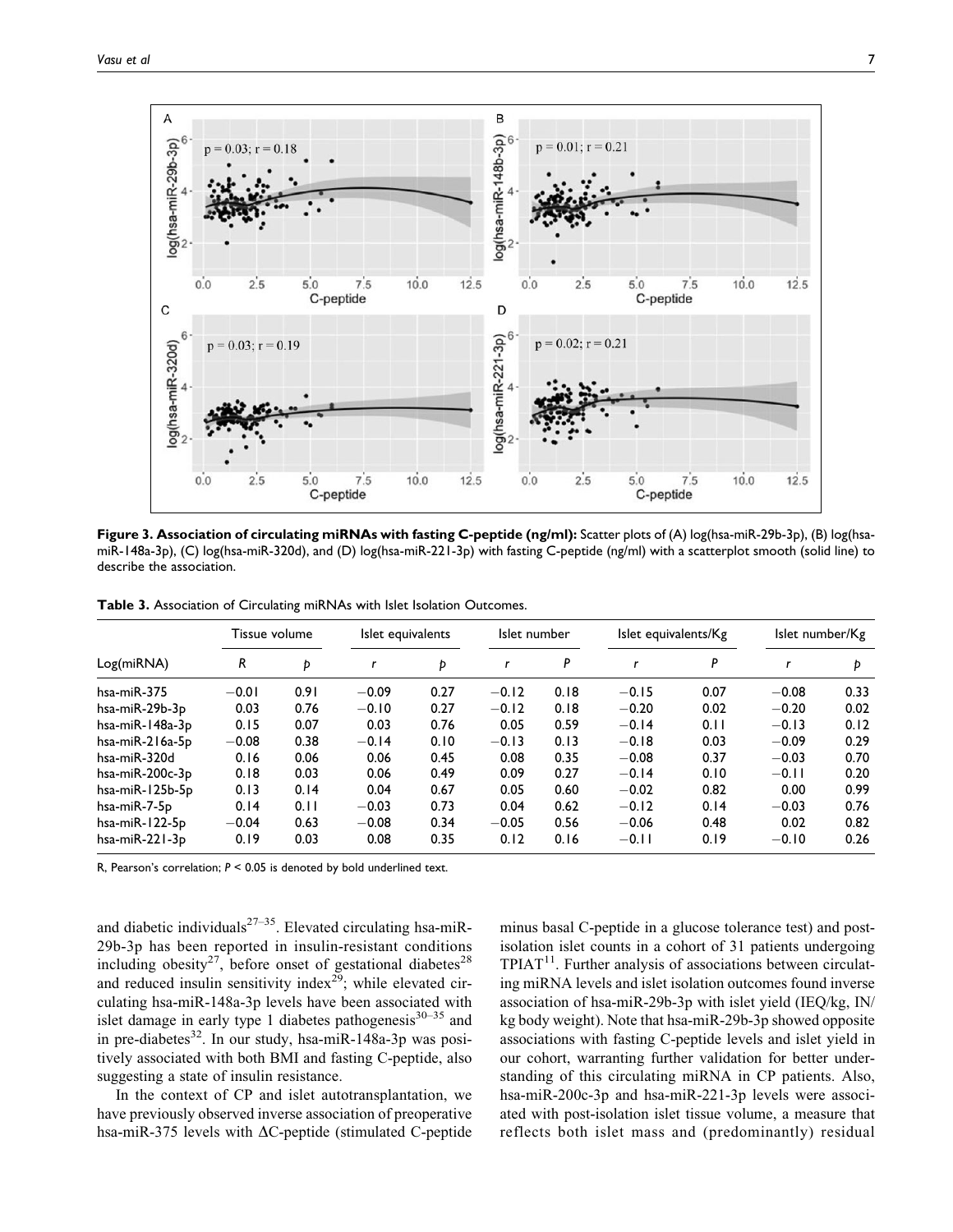

**Figure 4. Association of circulating miRNAs with islet isolation outcomes:** Scatter plots of log(hsa-miR-29b-3p) with (A) IEQ/kg and (B) IN/kg with a scatterplot smooth (solid line) to describe the association.

| miRNA                     | Tissue <sup>37</sup>       | Putative role as biomarker                                                   | Age<br>$Cat.*$ | BMI | EXO<br>Insuff | Genetic Toxic | Pre-TPIAT<br>C-peptide | <b>Tissue</b><br>Volume | IEQ/<br>kg | IN/<br>kg |
|---------------------------|----------------------------|------------------------------------------------------------------------------|----------------|-----|---------------|---------------|------------------------|-------------------------|------------|-----------|
| hsa-miR-375               | Islet, brain               | Islet abundant, islet damage<br>specific <sup>8</sup>                        |                |     |               |               |                        |                         |            |           |
| hsa-miR-29b-3p            | Pancreas,<br>other         | Islet stress <sup>10</sup>                                                   |                |     |               |               |                        |                         |            |           |
| hsa-miR-148a-3p Pancreas, | other                      | Islet damage <sup>10</sup> , elevated in<br>diabetes <sup>'</sup>            |                |     |               |               |                        |                         |            |           |
| hsa-miR-200c-3p Pancreas, | other                      | Islet stress/damage, elevated<br>during TPIAT infusion <sup>10</sup>         |                |     |               |               |                        | ┿                       |            |           |
| hsa-miR-125b-5p Pancreas, | other                      | Islet stress; elevated in<br>pancreatic cancer <sup>15</sup>                 |                |     |               |               |                        |                         |            |           |
| hsa-miR-7-5p              | Pancreas<br>(AP),<br>other | Elevated in acute pancreatitis <sup>14</sup> ;<br>Islet stress <sup>10</sup> |                |     |               |               |                        |                         |            |           |
| hsa-miR-216a-5p Acinar    |                            | Acinar cell damage specific <sup>36</sup>                                    |                |     |               |               |                        |                         |            |           |
| hsa-miR-320d              | Pancreas,<br>other         | Reduced in late CP <sup>12</sup>                                             |                |     |               |               |                        |                         |            |           |
| hsa-miR-221-3p            | Pancreas,<br>other         | Predictor of early CP <sup>12</sup>                                          |                |     |               |               | $+$                    |                         |            |           |
| hsa-miR-122-5p            | Liver                      | Elevated in hepatotoxicity <sup>20</sup>                                     |                |     |               |               |                        |                         |            |           |

**Table 4.** Summary of Associations of Circulating miRNAs with Patient and Disease Characteristics and Islet Isolation Outcomes

Direct or inverse associations are denoted as  $+$  or  $-$ , respectively. Increased or decreased levels are denoted as upward or downward arrows, respectively. Red indicates positive association, green indicates negative association. \* Age category indicates adults vs pediatrics (<18 years of age).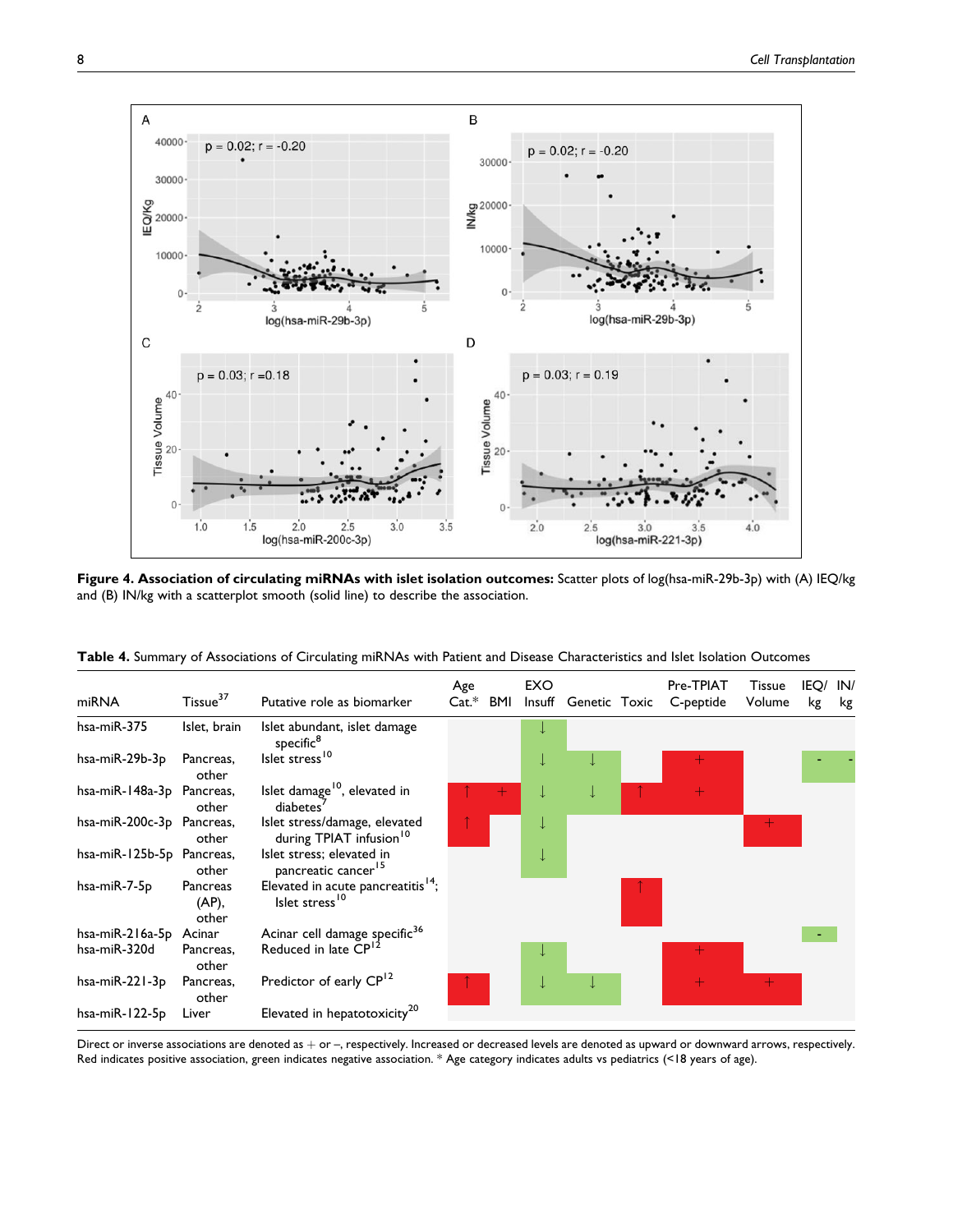exocrine tissue. Notably, these two measures were also higher in adults (vs children) and overall significantly lower in patients with exocrine insufficiency. Exocrine insufficiency manifests in chronic disease due to severe fibrosis and necro-inflammation<sup>3,21</sup>. We hypothesize that hsa-miR-200c-3p and hsa-miR-221-3p may be elevated in circulation during disease progression when pancreas tissue volume is sufficient to contribute to circulating miRNA levels, or that the association of hsa-miR-200c-3p and hsa-miR-221-3p with tissue volume may reflect the higher tissue volumes seen in adult patients. Our current study design permits follow-up after transplantation for investigation of circulating miRNA levels and their associations with posttransplantation functional measures.

As for the pancreatic origin of these circulating miRNAs, we previously reported elevated levels of these miRNAs in circulation during digestion of pancreas, islet infusion and immediately after transplantation<sup>8–10</sup>. In our *ex vivo* islet studies, we observed release of miRNAs (hsa-miR-375, hsa-miR-148a-3p, hsa-miR-29b-3p, hsa-miR-216a-5p, hsamiR-200c-3p, hsa-miR-125b-5p) under proinflammatory and hypoxic culture conditions<sup>10</sup>. We did not observe any striking relationships between clinical measures and either hsa-miR-216a-5p, an acinar cell specific miRNA (undetected in circulation in healthy conditions)<sup>36</sup>, or hsamiR-122-5p, a liver specific miRNA<sup>22</sup>. We included liverspecific miRNA in our analysis because our unpublished observations found elevated levels at 3 months after intraportal infusion of islets in TPIAT patients (Vasu et al, unpublished). Most importantly, given the reported alterations of some of these circulating miRNAs (hsa-miR-200c-3p, hsamiR-125b-5p) in pancreatic cancer<sup>13,20</sup>, data should be interpreted in light of clinical history. We acknowledge that other tissues may contribute to circulating miRNA levels and influence our interpretation. Changes in circulating miRNA levels may reflect underlying pathological conditions and thus, studying circulating miRNA panels consisting of multiple miRNAs will help establish their trends and interrelationships in specific disease conditions. Nevertheless, further studies using an expanded panel of miRNAs and larger cohorts are important in establishing miRNA associations with CP.

This is the first study to arise from the POST cohort using biorepository specimens and highlights the future potential for research from this consortium. In these first exploratory analyses, strength of correlations were weak ( $r < 0.25$  in magnitude), reflecting the heterogeneity of the cohort and noise in the assays, and thus necessitating further studies using large cohorts and stringent analysis for establishing strong associations. The current study's aim was to explore potential associations and results have not yet been adjusted for multiple comparisons or adjusted for potential confounders (age, BMI). We are as yet unable to investigate specific subgroups (for example, only those with a specific cause of pancreatitis) because such subgroup analyses would further cut sample size and reduce power. These steps should be

considered for future research questions informed by these preliminary studies.

Our findings in this first study represent an interim analysis and are limited by partial enrollment of the POST cohort and reliance on clinically available data for pancreatitis history. Genetic testing for pancreatitis risk factors is performed as part of clinical care, and may be incomplete for some adult patients, leading to a risk of underestimating genetic disease in this cohort. Diabetes outcomes will not be analyzed until enrollment is complete and thus this initial study cannot measure the association of miRNA biomarkers with post-TPIAT diabetes outcomes in this initial study. Also of note, because the POST study is observational and collects clinically available data, the classification of exocrine insufficiency relied on physician diagnosis, and could be susceptible to under-reporting or misdiagnosis. Apart from patient characteristics, factors including sample handling and differences in islet isolation process across institutions may influence the associations analyzed in this study. Because sample sizes are small at individual sites, subanalyses for sitespecific effects is not feasible at this point, but could be explored in the future with a larger cohort size. Although the current POST study does not collect control biospecimens, future explorations could include comparisons of miRNA levels with non-pancreatitis control groups in more participants to assess specificity.

Overall, this first exploratory multi-center study highlights the potential associations of specific circulating miR-NAs with pancreatic exocrine insufficiency, preoperative metabolic measures and islet isolation outcomes. Future studies will focus on confirming preliminary results, and on follow-up analysis and predictive potential of these circulating miRNAs regarding islet mass yield, and metabolic and clinical outcomes.

### **Acknowledgments**

The study investigators would like to acknowledge the contributions of collaborators and coordinators at the participating centers.

### **Ethical Approval**

Ethical approval for this study was obtained from each individual participating institution's IRB (IRB#s available in supplement).

#### **Statement of Human and Animal Rights**

All procedures in this study were conducted in accordance with the protocols approved by each institutional review board.

#### **Statement of Informed Consent**

Written informed consent was obtained from participants for their study participation and for anonymized publication of aggregate data.

Minnesota - Jayne Pederson, Peggy Ptacek Baylor - Rehma Shabbir, Jessica Clark Cincinnati Children's - Jyoti Patel, Amanda Schreibeis Dartmouth - Penny Doughty Johns Hopkins - Mahya Faghih Pittsburgh - Rita Johnson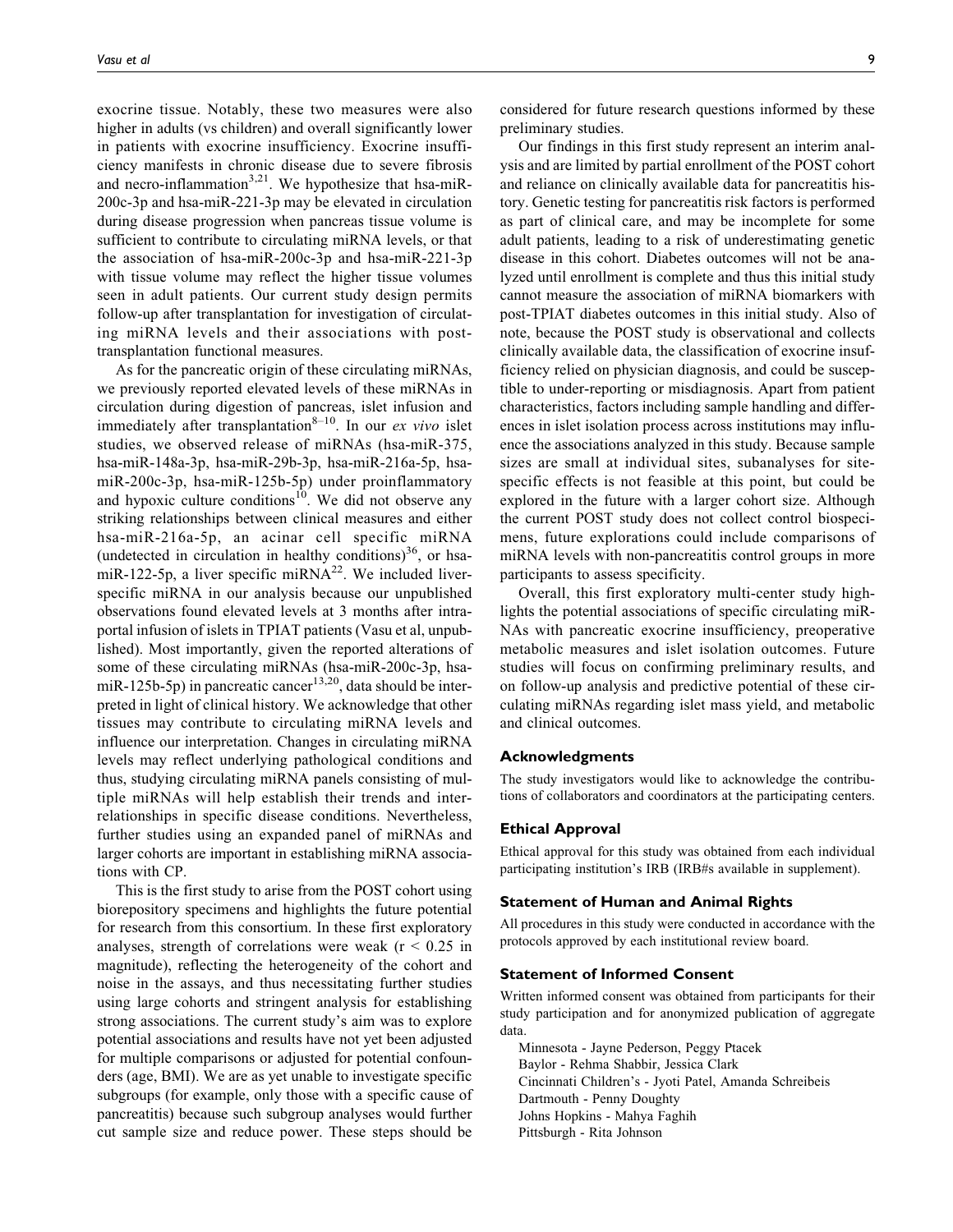Chicago - Lindsay Basto, Piotr Bachul South Carolina - Jason Hirsch Ohio State - Jill Buss UCSF - Joanne Kwan Louisville - Mechelle Kaufman Cleveland - Amy Orasko

Data & Coordinating Center, Minnesota - Leslie Long-Simpson, Rebecca Mitchell, Helen Voelker.

We also acknowledge input from Dr. Syed Ahmad at the University of Cincinnati.

### **Supporting information statement**

Additional supporting information may be found online in the Supporting Information section at the end of the article. Deidentified data may be accessed upon request to the study investigators.

### **Declaration of Conflicting Interests**

M. Bellin discloses research funding from Viacyte and Dexcom, and medical advisory role (DSMB) for Insulet. The authors of this manuscript otherwise have no conflicts of interest to disclose.

#### **Funding**

The author(s) disclosed receipt of the following financial support for the research, authorship, and/or publication of this article: This project was funded by NIDDK R01-DK109124 (PI Bellin).

### **ORCID iDs**

Piotr Witkowski D<https://orcid.org/0000-0002-4459-6673> Bashoo Naziruddin **<https://orcid.org/0000-0002-0671-9572>** Melena D. Bellin **b** <https://orcid.org/0000-0002-7324-4837>

### **Supplemental Material**

Supplemental material for this article is available online.

### **References**

- 1. Abu-El-Haija M, Anazawa T, Beilman GJ, Besselink MG, Del Chiaro M, Demir IE, Dennison AR, Dudeja V, Freeman ML, Friess H, Hackert T, et al. The role of total pancreatectomy with islet autotransplantation in the treatment of chronic pancreatitis: a report from the International Consensus Guidelines in chronic pancreatitis. Pancreatology. 2020;20(4):762–771.
- 2. Bellin MD, Abu-El-Haija M, Morgan K, Adams D, Beilman GJ, Chinnakotla S, Conwell DL, Dunn TB, Freeman ML, Gardner T, Kirchner VA, et al. A multicenter study of total pancreatectomy with islet autotransplantation (TPIAT): POST (prospective observational study of TPIAT). Pancreatology. 2018;18(3):286–290.
- 3. Uc A, Andersen DK, Bellin MD, Bruce JI, Drewes AM, Engelhardt JF, Forsmark CE, Lerch MM, Lowe ME, Neuschwander-Tetri BA, O'Keefe SJ, et al. Chronic pancreatitis in the 21st century - research challenges and opportunities: summary of a national institute of diabetes and digestive and kidney diseases workshop. Pancreas. 2016;45(10):1365–1375.
- 4. Chinnakotla S, Radosevich DM, Dunn TB, Bellin MD, Freeman ML, Schwarzenberg SJ, Balamurugan AN, Wilhelm J, Bland B, Vickers SM, Beilman GJ, et al. Long-term outcomes of total pancreatectomy and islet auto transplantation for

hereditary/genetic pancreatitis. J Am Coll Surg. 2014;218(4): 530–543.

- 5. Bellin MD, Gelrud A, Arreaza-Rubin G, Dunn TB, Humar A, Morgan KA, Naziruddin B, Rastellini C, Rickels MR, Schwarzenberg SJ, Andersen DK, et al. Total pancreatectomy with isle autotransplantation: summary of a national institute of diabetes and digestive and kidney diseases workshop. Pancreas. 2014; 43(8):1163–1171.
- 6. Kempeneers MA, Issa Y, Ali UA, Baron RD, Besselink MG, Büchler M, Erkan M, Fernandez-Del Castillo C, Isaji S, Izbicki J, Kleeff J, et al. International consensus guidelines for surgery and the timing of intervention in chronic pancreatitis. Pancreatology. 2020;20(2):149–157.
- 7. Vasu S, Kumano K, Darden CM, Rahman I, Lawrence MC, Naziruddin B. MicroRNA signatures as future biomarkers for diagnosis of diabetes states. Cells. 2019;8(12):1533.
- 8. Kanak MA, Takita M, Shahbazov R, Lawrence MC, Chung WY, Dennison AR, Levy MF, Naziruddin B. Evaluation of MicroRNA375 as a novel biomarker for graft damage in clinical islet transplantation. Transplantation. 2015;99(8):1568–1573.
- 9. Saravanan PB, Kanak MA, Chang CA, Darden C, Yoshimatsu G, Lawrence MC, Naziruddin B. Islet damage during isolation as assessed by miRNAs and the correlation of miRNA levels with posttransplantation outcome in islet autotransplantation. Am J Transplant. 2018;18(4):982–989.
- 10. Saravanan PB, Vasu S, Yoshimatsu G, Darden CM, Wang X, Gu J, Lawrence MC, Naziruddin B. Differential expression and release of exosomal miRNAs by human islets under inflammatory and hypoxic stress. Diabetologia. 2019;62(10): 1901–1914.
- 11. Yoshimatsu G, Takita M, Kanak MA, Haque WZ, Chang C, Saravanan PB, Lawrence MC, Levy MF, Naziruddin B. MiR-375 and miR-200c as predictive biomarkers of islet isolation and transplantation in total pancreatectomy with islet autotransplantation. J Hepatobiliary Pancreat Sci. 2016;23(9): 585–594.
- 12. Xin L, Gao J, Wang D, Lin JH, Liao Z, Ji JT, Du TT, Jiang F, Hu LH, Li ZS. Novel blood-based microRNA biomarker panel for early diagnosis of chronic pancreatitis. Sci Rep. 2017;7: 40019.
- 13. Reese M, Flammang I, Yang Z, Dhayat SA. Potential of exosomal microRNA-200b as liquid biopsy marker in pancreatic ductal adenocarcinoma. Cancers (Basel). 2020;12(1):197.
- 14. Lu P, Wang F, Wu J, Wang C, Yan J, Li ZL, Song JX, Wang JJ. Elevated serum miR-7, miR-9, miR-122, and miR-141 are noninvasive biomarkers of acute pancreatitis. Dis Markers. 2017;2017:7293459.
- 15. Zhou X, Lu Z, Wang T, Huang Z, Zhu W, Miao Y. Plasma miRNAs in diagnosis and prognosis of pancreatic cancer: a miRNA expression analysis. Gene. 2018;673:181–193.
- 16. R Core Team. R: a language and environment for statistical computing. R Foundation for Statistical Computing. 2020. <https://www.R-project.org/> (accessed 23 June 2020).
- 17. Wickham H (2016). ggplot2: Elegant Graphics for Data Analysis. ISBN 978-3-319-24277-4}<https://ggplot2.tidyverse.org> (accessed 23 June 2020).